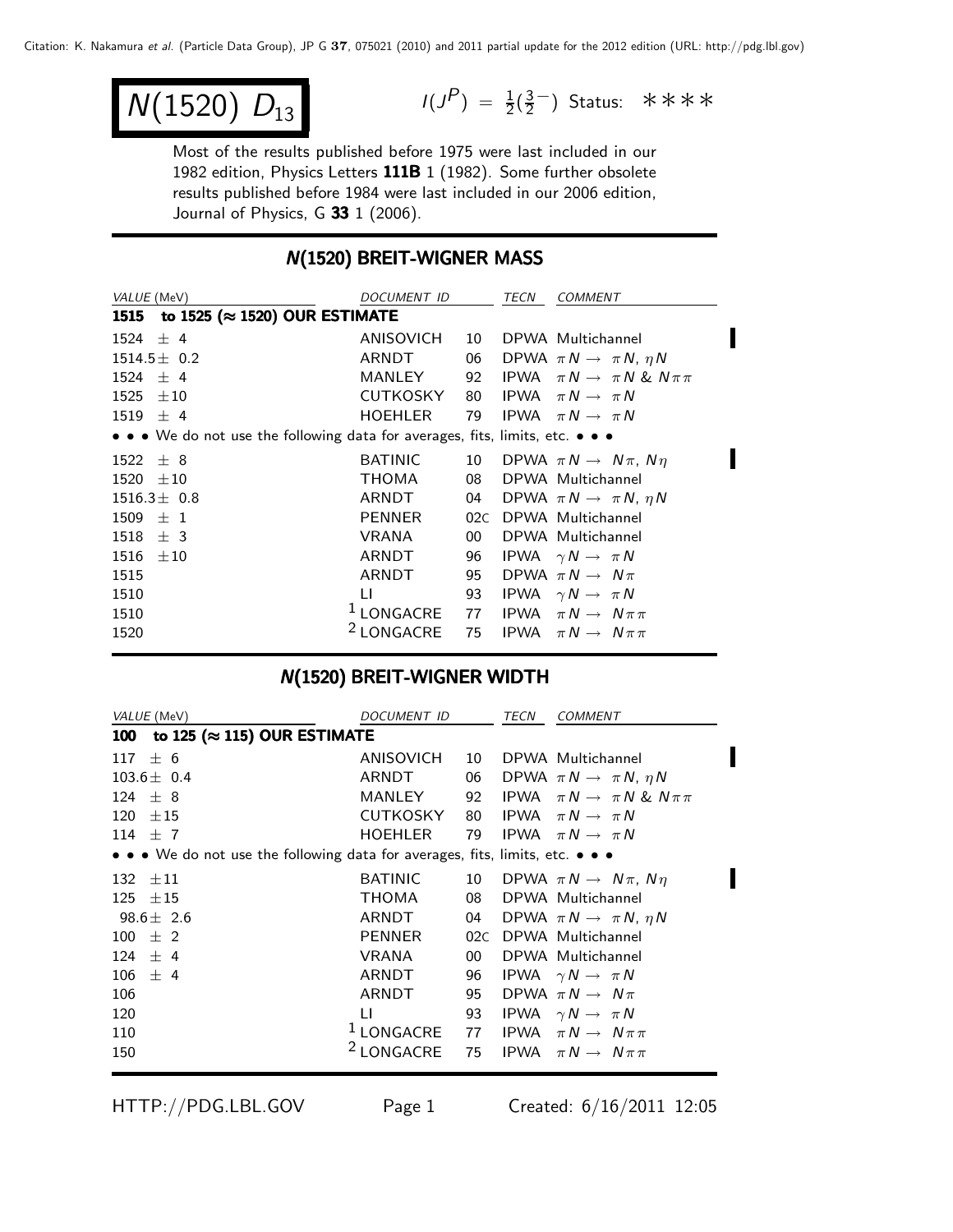#### N(1520) POLE POSITION

| <b>REAL PART</b>                                                              |                       |        |             |                                           |
|-------------------------------------------------------------------------------|-----------------------|--------|-------------|-------------------------------------------|
| VALUE (MeV)                                                                   | DOCUMENT ID           |        | TECN        | <b>COMMENT</b>                            |
| 1505 to 1515 (≈ 1510) OUR ESTIMATE                                            |                       |        |             |                                           |
| $1512 \pm 3$                                                                  | ANISOVICH             | 10     |             | DPWA Multichannel                         |
| 1515                                                                          | <b>ARNDT</b>          | 06     |             | DPWA $\pi N \rightarrow \pi N$ , $\eta N$ |
| 1510                                                                          | $3$ HOEHLER           | 93     |             | ARGD $\pi N \rightarrow \pi N$            |
| $1510 \pm 5$                                                                  | CUTKOSKY              | 80     |             | IPWA $\pi N \rightarrow \pi N$            |
| • • • We do not use the following data for averages, fits, limits, etc. • • • |                       |        |             |                                           |
| $1506 \pm 9$                                                                  | <b>BATINIC</b>        | 10     |             | DPWA $\pi N \rightarrow N \pi$ , $N \eta$ |
| $1509 + 7$                                                                    | <b>THOMA</b>          | 08     |             | DPWA Multichannel                         |
| 1514                                                                          | ARNDT                 | 04     |             | DPWA $\pi N \rightarrow \pi N$ , $\eta N$ |
| 1504                                                                          | <b>VRANA</b>          | $00\,$ |             | DPWA Multichannel                         |
| 1515                                                                          | <b>ARNDT</b>          | 95     |             | DPWA $\pi N \rightarrow N \pi$            |
| 1511                                                                          | ARNDT                 | 91     |             | DPWA $\pi N \rightarrow \pi N$ Soln SM90  |
| 1514 or 1511                                                                  | $^4$ LONGACRE         | 78     | <b>IPWA</b> | $\pi N \rightarrow N \pi \pi$             |
| 1508 or 1505                                                                  | <sup>1</sup> LONGACRE | 77     |             | <b>IPWA</b> $\pi N \rightarrow N \pi \pi$ |
| $-2\times$ IMAGINARY PART                                                     |                       |        |             |                                           |
| VALUE (MeV)                                                                   | <b>DOCUMENT ID</b>    |        | <b>TECN</b> | COMMENT                                   |
| 105 to 120 (≈ 110) OUR ESTIMATE                                               |                       |        |             |                                           |
| $110 + 6$                                                                     | ANISOVICH             | 10     |             | DPWA Multichannel                         |
| 113                                                                           | <b>ARNDT</b>          | 06     |             | DPWA $\pi N \rightarrow \pi N$ , $\eta N$ |
| 120                                                                           | <sup>3</sup> HOEHLER  | 93     |             | ARGD $\pi N \rightarrow \pi N$            |
| $114 + 10$                                                                    | <b>CUTKOSKY</b>       | 80     |             | IPWA $\pi N \rightarrow \pi N$            |
| • • • We do not use the following data for averages, fits, limits, etc. • • • |                       |        |             |                                           |
| $122 \pm 9$                                                                   | <b>BATINIC</b>        | 10     |             | DPWA $\pi N \rightarrow N \pi$ , $N \eta$ |
| $113 + 12$                                                                    | <b>THOMA</b>          | 08     |             | DPWA Multichannel                         |
| 102                                                                           | ARNDT                 | 04     |             | DPWA $\pi N \rightarrow \pi N$ , $\eta N$ |
| 112                                                                           | <b>VRANA</b>          | 00     |             | DPWA Multichannel                         |
| 110                                                                           | <b>ARNDT</b>          | 95     |             | DPWA $\pi N \rightarrow N \pi$            |
| 108                                                                           | ARNDT                 | 91     |             | DPWA $\pi N \rightarrow \pi N$ Soln SM90  |
| 146 or 137                                                                    | <sup>4</sup> LONGACRE | 78     | <b>IPWA</b> | $\pi N \rightarrow N \pi \pi$             |

## **N(1520) ELASTIC POLE RESIDUE**

146 or 137  $^4$  LONGACRE 78 IPWA  $\pi N \rightarrow N \pi \pi$ <br>109 or 107  $^1$  LONGACRE 77 IPWA  $\pi N \rightarrow N \pi \pi$ 

# MODULUS |r|

| <i>VALUE</i> (MeV)                                                            | DOCUMENT ID                                |    | TECN | <i>COMMENT</i>                               |
|-------------------------------------------------------------------------------|--------------------------------------------|----|------|----------------------------------------------|
| 38                                                                            | ARNDT                                      |    |      | 06 DPWA $\pi N \rightarrow \pi N$ , $\eta N$ |
| 32                                                                            | HOEHLER 93                                 |    |      | ARGD $\pi N \rightarrow \pi N$               |
| $35 + 2$                                                                      | CUTKOSKY 80 IPWA $\pi N \rightarrow \pi N$ |    |      |                                              |
| • • • We do not use the following data for averages, fits, limits, etc. • • • |                                            |    |      |                                              |
| 35                                                                            | BATINIC                                    |    |      | 10 DPWA $\pi N \rightarrow N \pi$ , $N \eta$ |
| 35                                                                            | ARNDT                                      | 04 |      | DPWA $\pi N \rightarrow \pi N$ , $\eta N$    |
| 34                                                                            | ARNDT                                      | 95 |      | DPWA $\pi N \rightarrow N \pi$               |
| 33                                                                            | ARNDT                                      | 91 |      | DPWA $\pi N \rightarrow \pi N$ Soln SM90     |

**1PWA**  $\pi N \rightarrow N \pi \pi$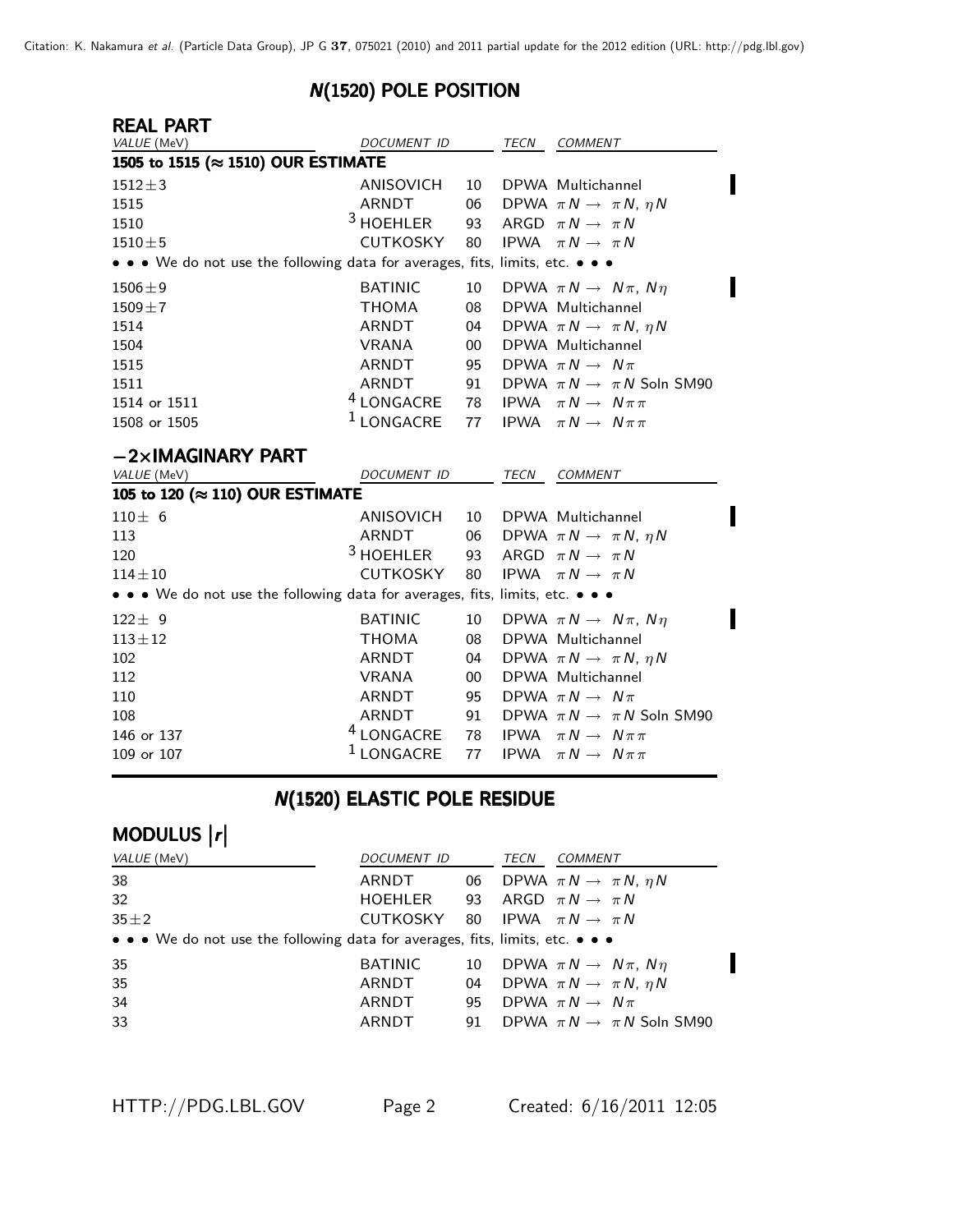Citation: K. Nakamura et al. (Particle Data Group), JP G **37**, 075021 (2010) and 2011 partial update for the 2012 edition (URL: http://pdg.lbl.gov)

| <b>PHASE <math>\theta</math></b>                                                                                      |                |    |      |                                           |
|-----------------------------------------------------------------------------------------------------------------------|----------------|----|------|-------------------------------------------|
| VALUE $(^\circ)$                                                                                                      | DOCUMENT ID    |    | TECN | <i>COMMENT</i>                            |
| $-5$                                                                                                                  | ARNDT          | 06 |      | DPWA $\pi N \rightarrow \pi N$ , $\eta N$ |
| $-8$                                                                                                                  | HOEHLER        | 93 |      | ARGD $\pi N \rightarrow \pi N$            |
| $-12\pm 5$                                                                                                            | CUTKOSKY       |    |      | 80 IPWA $\pi N \rightarrow \pi N$         |
| $\bullet \bullet \bullet$ We do not use the following data for averages, fits, limits, etc. $\bullet \bullet \bullet$ |                |    |      |                                           |
| $-7$                                                                                                                  | <b>BATINIC</b> | 10 |      | DPWA $\pi N \rightarrow N \pi$ , $N \eta$ |
| $-6$                                                                                                                  | ARNDT          | 04 |      | DPWA $\pi N \rightarrow \pi N$ , $\eta N$ |
| $\overline{7}$                                                                                                        | ARNDT          | 95 |      | DPWA $\pi N \rightarrow N \pi$            |
| $-10$                                                                                                                 | ARNDT          | 91 |      | DPWA $\pi N \rightarrow \pi N$ Soln SM90  |
|                                                                                                                       |                |    |      |                                           |

#### **N(1520) DECAY MODES**

The following branching fractions are our estimates, not fits or averages.

|                       | Mode                                   | Fraction $(\Gamma_i/\Gamma)$   |
|-----------------------|----------------------------------------|--------------------------------|
| $\Gamma_1$            | $N\pi$                                 | $0.55$ to $0.65$               |
| $\Gamma_2$            | $N\eta$                                | $(2.3 \pm 0.4) \times 10^{-3}$ |
| $\Gamma_3$            | $N \pi \pi$                            | $40 - 50 \%$                   |
| $\Gamma_4$            | $\Delta \pi$                           | $15 - 25 \%$                   |
| $\Gamma_{5}$          | $\Delta(1232)\pi$ , S-wave             | $5 - 12 \%$                    |
| $\Gamma_6$            | $\Delta(1232)\pi$ , D-wave             | $10 - 14 \%$                   |
| $\Gamma_7$            | $N \rho$                               | $15 - 25 \%$                   |
| $\Gamma_8$            | $N\rho$ , $S=1/2$ , D-wave             |                                |
| $\Gamma$ <sub>9</sub> | $N\rho$ , S=3/2, S-wave                |                                |
| $\Gamma_{10}$         | $N\rho$ , S=3/2, D-wave                |                                |
| $\Gamma_{11}$         | $N(\pi\pi)_{S\text{-wave}}^{I=0}$      | ${<}8\%$                       |
| $\Gamma_{12}$         | $p\gamma$                              | $0.46 - 0.56 %$                |
|                       | $\Gamma_{13}$ $p\gamma$ , helicity=1/2 | $0.001 - 0.034 \%$             |
|                       | $\Gamma_{14}$ $p\gamma$ , helicity=3/2 | $0.44 - 0.53 \%$               |
| $\Gamma_{15}$         | $n\gamma$                              | $0.30 - 0.53 \%$               |
|                       | $\Gamma_{16}$ $n\gamma$ , helicity=1/2 | $0.04 - 0.10 \%$               |
| $\Gamma_{17}$         | $n\gamma$ , helicity $=3/2$            | $0.25 - 0.45 \%$               |
|                       |                                        |                                |

### **N(1520) BRANCHING RATIOS**

| $\Gamma(N\pi)/\Gamma_{\rm total}$ |                 |    |      | $\Gamma_1/\Gamma$                              |
|-----------------------------------|-----------------|----|------|------------------------------------------------|
| <b>VALUE</b>                      | DOCUMENT ID     |    | TECN | <b>COMMENT</b>                                 |
| 0.55 to 0.65 OUR ESTIMATE         |                 |    |      |                                                |
| $0.57 \pm 0.05$                   | ANISOVICH       | 10 |      | DPWA Multichannel                              |
| $0.632 + 0.001$                   | ARNDT           | 06 |      | DPWA $\pi N \rightarrow \pi N$ , $\eta N$      |
| $0.59 \pm 0.03$                   | MANLEY          |    |      | 92 IPWA $\pi N \rightarrow \pi N \& N \pi \pi$ |
| $0.58 \pm 0.03$                   | <b>CUTKOSKY</b> | 80 |      | IPWA $\pi N \rightarrow \pi N$                 |
| $0.54 \pm 0.03$                   | HOFHI FR        | 79 |      | IPWA $\pi N \rightarrow \pi N$                 |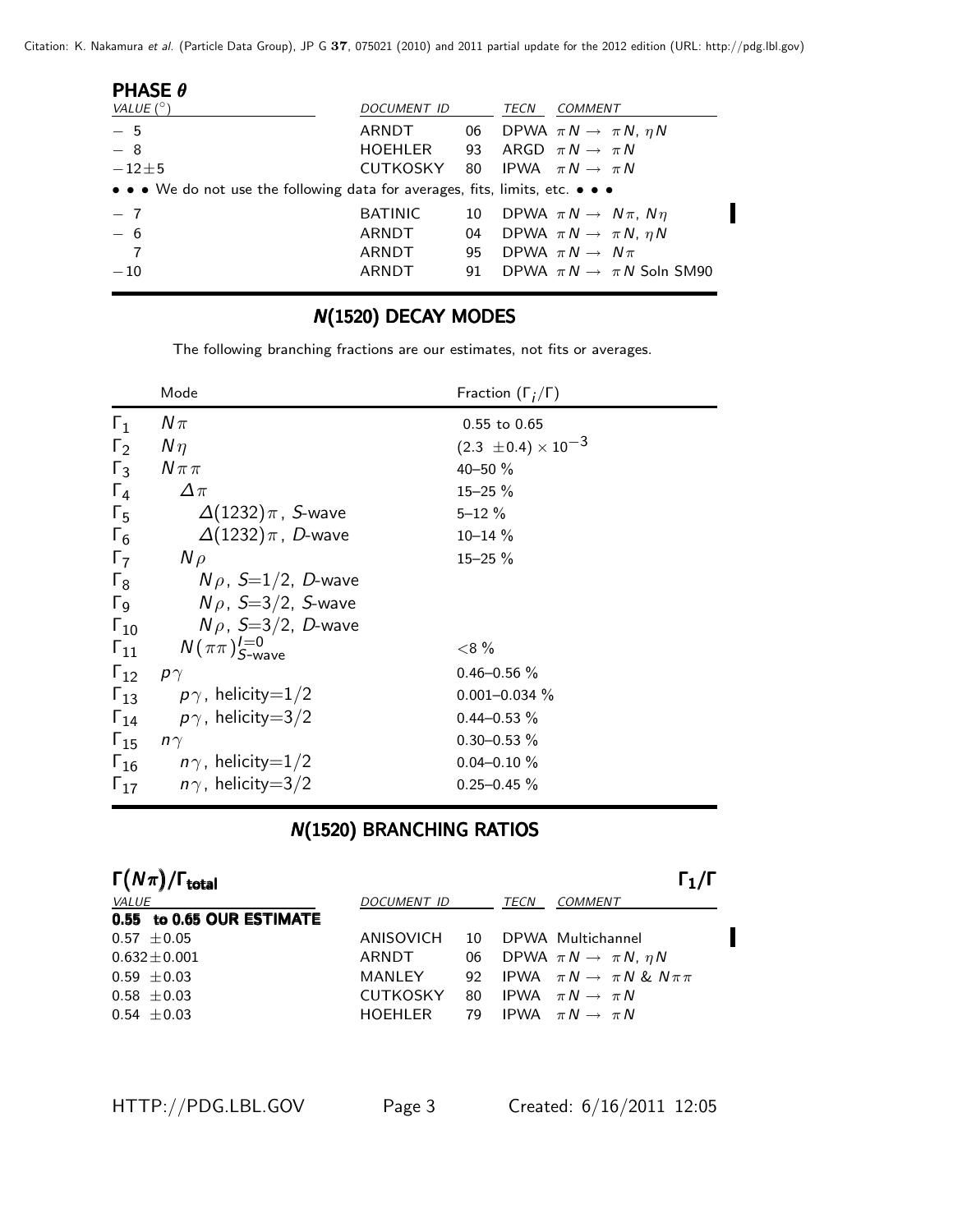I

• • • We do not use the following data for averages, fits, limits, etc. • • •

| $0.55 \pm 0.05$                                                               | <b>BATINIC</b> | 10              |      | DPWA $\pi N \rightarrow N \pi$ , $N \eta$ |                   |
|-------------------------------------------------------------------------------|----------------|-----------------|------|-------------------------------------------|-------------------|
| $0.58 \pm 0.08$                                                               | THOMA          | 08              |      | DPWA Multichannel                         |                   |
| $0.640 \pm 0.005$                                                             | ARNDT          | 04              |      | DPWA $\pi N \rightarrow \pi N$ , $\eta N$ |                   |
| $0.56 \pm 0.01$                                                               | PENNER         | 02C             |      | DPWA Multichannel                         |                   |
| $0.63 \pm 0.02$                                                               | VRANA          | 00 <sup>1</sup> |      | DPWA Multichannel                         |                   |
| 0.61                                                                          | ARNDT          | 95              |      | DPWA $\pi N \rightarrow N \pi$            |                   |
| $\Gamma(N\eta)/\Gamma_{\rm total}$                                            |                |                 |      |                                           | $\Gamma_2/\Gamma$ |
| VALUE                                                                         | DOCUMENT ID    |                 | TECN | <b>COMMENT</b>                            |                   |
| $0.0023 \pm 0.0004$ OUR AVERAGE                                               |                |                 |      |                                           |                   |
| $0.0023 \pm 0.0004$                                                           | PENNER         |                 |      | 02C DPWA Multichannel                     |                   |
| $0.00 \pm 0.01$                                                               | VRANA          | $00-1$          |      | DPWA Multichannel                         |                   |
| • • • We do not use the following data for averages, fits, limits, etc. • • • |                |                 |      |                                           |                   |
| $0.001 \pm 0.001$                                                             | <b>BATINIC</b> | 10              |      | DPWA $\pi N \rightarrow N \pi$ , $N \eta$ |                   |
| $0.002 \pm 0.001$                                                             | THOMA          | 08              |      | DPWA Multichannel                         |                   |
| 0.0008 to 0.0012                                                              | ARNDT          | 05              |      | DPWA Multichannel                         |                   |
| $0.0008 \pm 0.0001$                                                           | <b>TIATOR</b>  | 99              |      | DPWA $\gamma p \rightarrow p \eta$        |                   |

Note: Signs of couplings from  $\pi N \to N \pi \pi$  analyses were changed in the 1986 edition to agree with the baryon-first convention; the overall phase ambiguity is resolved by choosing a negative sign for the  $\Delta(1620)$   $S_{31}$ coupling to  $\Delta(1232)\pi$ .

| $(\Gamma_i\Gamma_f)^{1/2}/\Gamma_{\rm total}$ in $N\pi\to\,N(1520)\to\,\varDelta(1232)\pi$ , S-wave         |                                                    |                 | $(\Gamma_1\Gamma_5)^{\frac{1}{2}}/\Gamma$              |
|-------------------------------------------------------------------------------------------------------------|----------------------------------------------------|-----------------|--------------------------------------------------------|
| <b>VALUE</b>                                                                                                | DOCUMENT ID TECN COMMENT                           |                 |                                                        |
| $-0.26$ to $-0.20$ OUR ESTIMATE                                                                             |                                                    |                 |                                                        |
| $-0.18 \pm 0.05$                                                                                            |                                                    |                 | MANLEY 92 IPWA $\pi N \rightarrow \pi N \& N \pi \pi$  |
| $-0.26$                                                                                                     | 1,5 LONGACRE 77 IPWA $\pi N \rightarrow N \pi \pi$ |                 |                                                        |
| $-0.24$                                                                                                     | <sup>2</sup> LONGACRE                              |                 | 75 IPWA $\pi N \rightarrow N \pi \pi$                  |
| $\Gamma(\Delta(1232)\pi$ , S-wave)/ $\Gamma_{\text{total}}$                                                 |                                                    |                 | $\Gamma_5/\Gamma$                                      |
| <b>VALUE</b>                                                                                                | DOCUMENT ID TECN COMMENT                           |                 |                                                        |
| $0.15 \pm 0.02$                                                                                             | VRANA                                              | 00              | DPWA Multichannel                                      |
| • • • We do not use the following data for averages, fits, limits, etc. • • •                               |                                                    |                 |                                                        |
| $0.12 \pm 0.04$                                                                                             | THOMA 08                                           |                 | DPWA Multichannel                                      |
| $(\Gamma_i\Gamma_f)^{\frac{1}{2}}/\Gamma_{\rm total}$ in $N\pi\to\,N(1520)\to\,\varDelta(1232)\pi$ , D-wave |                                                    |                 | $(\Gamma_1\Gamma_6)^{\frac{1}{2}}$ /Г                  |
| VALUE                                                                                                       | DOCUMENT ID TECN COMMENT                           |                 |                                                        |
| $-0.28$ to $-0.24$ OUR ESTIMATE                                                                             |                                                    |                 |                                                        |
| $-0.29 \pm 0.03$                                                                                            |                                                    |                 | MANLEY 92 IPWA $\pi N \rightarrow \pi N$ & $N \pi \pi$ |
| $-0.21$                                                                                                     | 1,5 LONGACRE 77 IPWA $\pi N \rightarrow N \pi \pi$ |                 |                                                        |
| $-0.30$                                                                                                     | <sup>2</sup> LONGACRE                              |                 | 75 IPWA $\pi N \rightarrow N \pi \pi$                  |
| $\Gamma(\Delta(1232)\pi, D$ -wave)/ $\Gamma_{\text{total}}$                                                 |                                                    |                 | $\Gamma_6/\Gamma$                                      |
| <b>VALUE</b>                                                                                                | DOCUMENT ID TECN COMMENT                           |                 |                                                        |
| $0.11 \pm 0.02$                                                                                             | VRANA                                              | 00 <sup>°</sup> | DPWA Multichannel                                      |
| • • • We do not use the following data for averages, fits, limits, etc. • • •                               |                                                    |                 |                                                        |
| $0.14 \pm 0.05$                                                                                             | THOMA                                              | 08              | DPWA Multichannel                                      |

HTTP://PDG.LBL.GOV Page 4 Created: 6/16/2011 12:05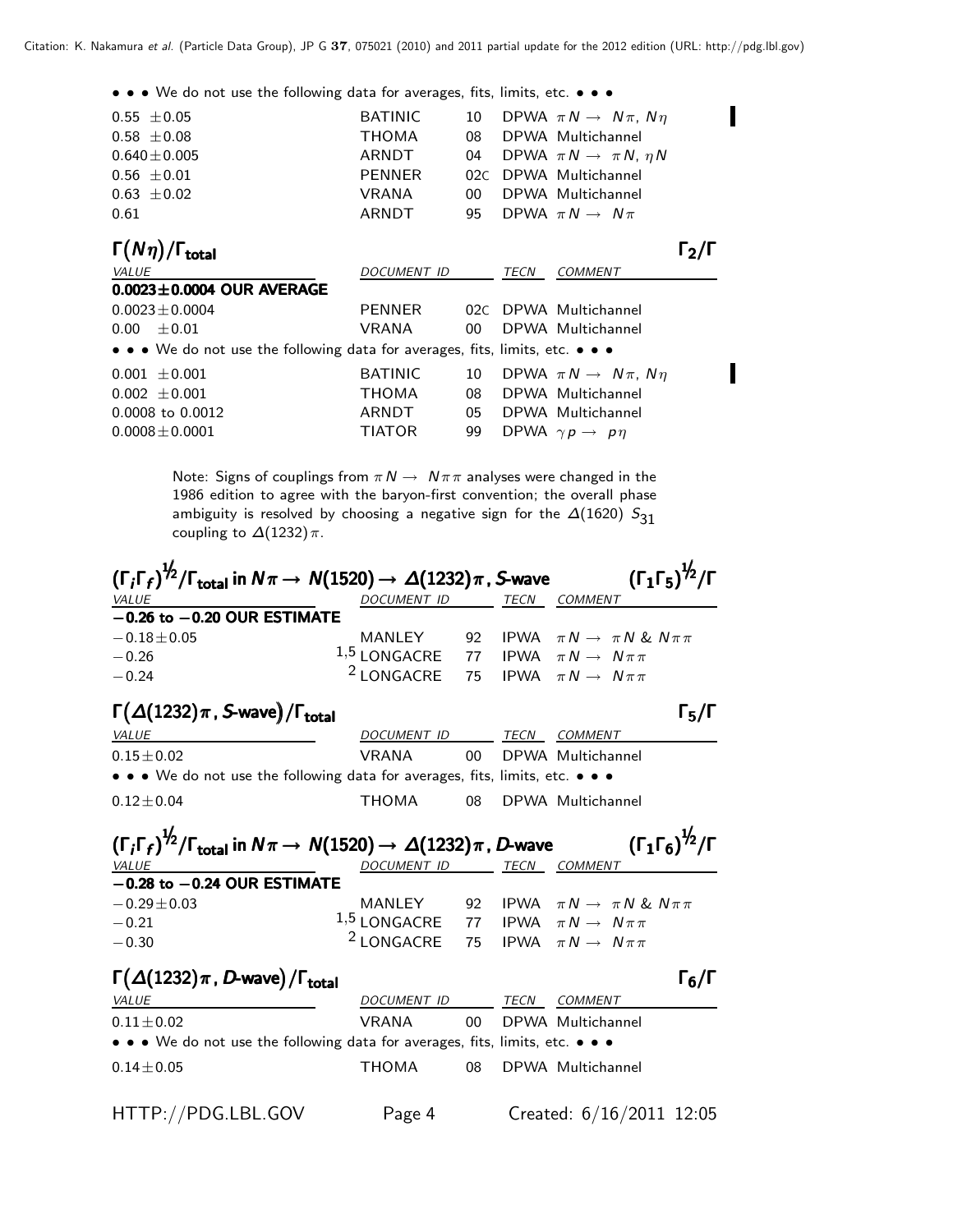| $(\Gamma_i\Gamma_f)^{1/2}/\Gamma_{\rm total}$ in $N\pi\to N(1520)\to N\rho$ , S=3/2, S-wave                                                                              |                       |        |      |                                             | $(\Gamma_1\Gamma_9)^{\frac{1}{2}}$ /Γ |  |
|--------------------------------------------------------------------------------------------------------------------------------------------------------------------------|-----------------------|--------|------|---------------------------------------------|---------------------------------------|--|
| VALUE                                                                                                                                                                    | DOCUMENT ID           |        | TECN | <i>COMMENT</i>                              |                                       |  |
| $-0.35$ to $-0.31$ OUR ESTIMATE                                                                                                                                          |                       |        |      |                                             |                                       |  |
| $-0.35 \pm 0.03$                                                                                                                                                         | MANLEY                | 92     |      | IPWA $\pi N \rightarrow \pi N \& N \pi \pi$ |                                       |  |
| $-0.35$                                                                                                                                                                  | $1,5$ LONGACRE        |        |      | 77 IPWA $\pi N \rightarrow N \pi \pi$       |                                       |  |
| $-0.24$                                                                                                                                                                  | <sup>2</sup> LONGACRE | 75     |      | IPWA $\pi N \rightarrow N \pi \pi$          |                                       |  |
| $\Gamma(N\rho, S=3/2, S$ -wave)/ $\Gamma_{\text{total}}$                                                                                                                 |                       |        |      |                                             | Го/Г                                  |  |
| <i>VALUE</i>                                                                                                                                                             | DOCUMENT ID TECN      |        |      | COMMENT                                     |                                       |  |
| $0.09 \pm 0.01$                                                                                                                                                          | <b>VRANA</b>          | 00     |      | DPWA Multichannel                           |                                       |  |
| $(\Gamma_i \Gamma_f)^{\frac{1}{2}} / \Gamma_{\text{total}}$ in $N\pi \to N(1520) \to N(\pi\pi)_{S-\text{wave}}^{I=0}$<br>$(\Gamma_1 \Gamma_{11})^{\frac{1}{2}} / \Gamma$ |                       |        |      |                                             |                                       |  |
| <b>VALUE</b>                                                                                                                                                             | DOCUMENT ID           |        | TECN | COMMENT                                     |                                       |  |
| $-0.22$ to $-0.06$ OUR ESTIMATE                                                                                                                                          |                       |        |      |                                             |                                       |  |
| $-0.13$                                                                                                                                                                  | $^{1,5}$ LONGACRE     |        |      | 77 IPWA $\pi N \rightarrow N \pi \pi$       |                                       |  |
| $-0.17$                                                                                                                                                                  | <sup>2</sup> LONGACRE |        |      | 75 IPWA $\pi N \rightarrow N \pi \pi$       |                                       |  |
| $\Gamma(N(\pi\pi)_{S\text{-wave}}^{I=0})/\Gamma_{\text{total}}$                                                                                                          |                       |        |      |                                             | $\Gamma_{11}/\Gamma$                  |  |
| <i>VALUE</i>                                                                                                                                                             | DOCUMENT ID           |        |      | TECN COMMENT                                |                                       |  |
| $0.01 + 0.01$                                                                                                                                                            | <b>VRANA</b>          | $00 -$ |      | DPWA Multichannel                           |                                       |  |
| • • • We do not use the following data for averages, fits, limits, etc. • • •                                                                                            |                       |        |      |                                             |                                       |  |
| < 0.04                                                                                                                                                                   | THOMA                 | 08     |      | DPWA Multichannel                           |                                       |  |

#### N(1520) PHOTON DECAY AMPLITUDES

Papers on  $\gamma$  N amplitudes predating 1981 may be found in our 2006 edition, Journal of Physics, G 33 1 (2006).

## $N(1520) \rightarrow p\gamma$ , helicity-1/2 amplitude A<sub>1/2</sub>

| VALUE (GeV $^{-1/2}$ )                                                        | DOCUMENT ID                           |     | TECN | COMMENT                              |
|-------------------------------------------------------------------------------|---------------------------------------|-----|------|--------------------------------------|
| $-0.024 \pm 0.009$ OUR ESTIMATE                                               |                                       |     |      |                                      |
| $-0.032 \pm 0.006$                                                            | ANISOVICH                             | 10  |      | DPWA Multichannel                    |
| $-0.028 \pm 0.002$                                                            | DUGGER                                |     |      | 07 DPWA $\gamma N \rightarrow \pi N$ |
| $-0.038 \pm 0.003$                                                            | AHRENS                                | 02  |      | DPWA $\gamma N \rightarrow \pi N$    |
| $-0.020 \pm 0.007$                                                            | ARNDT                                 |     |      | 96 IPWA $\gamma N \rightarrow \pi N$ |
| $-0.028 \pm 0.014$                                                            | CRAWFORD                              |     |      | 83 IPWA $\gamma N \rightarrow \pi N$ |
| $-0.007 \pm 0.004$                                                            | <b>AWAJI</b>                          |     |      | 81 DPWA $\gamma N \rightarrow \pi N$ |
| • • • We do not use the following data for averages, fits, limits, etc. • • • |                                       |     |      |                                      |
| $-0.027$                                                                      | DRECHSEL 07 DPWA $\gamma N \to \pi N$ |     |      |                                      |
| $-0.003$                                                                      | PENNER                                | 02D |      | DPWA Multichannel                    |
| $-0.052 \pm 0.010 \pm 0.007$                                                  | $6$ MUKHOPAD 98                       |     |      | $\gamma p \rightarrow \eta p$        |
| $-0.020 \pm 0.002$                                                            | Ħ                                     | 93  |      | IPWA $\gamma N \rightarrow \pi N$    |
| $-0.012$                                                                      | <b>WADA</b>                           | 84  |      | DPWA Compton scattering              |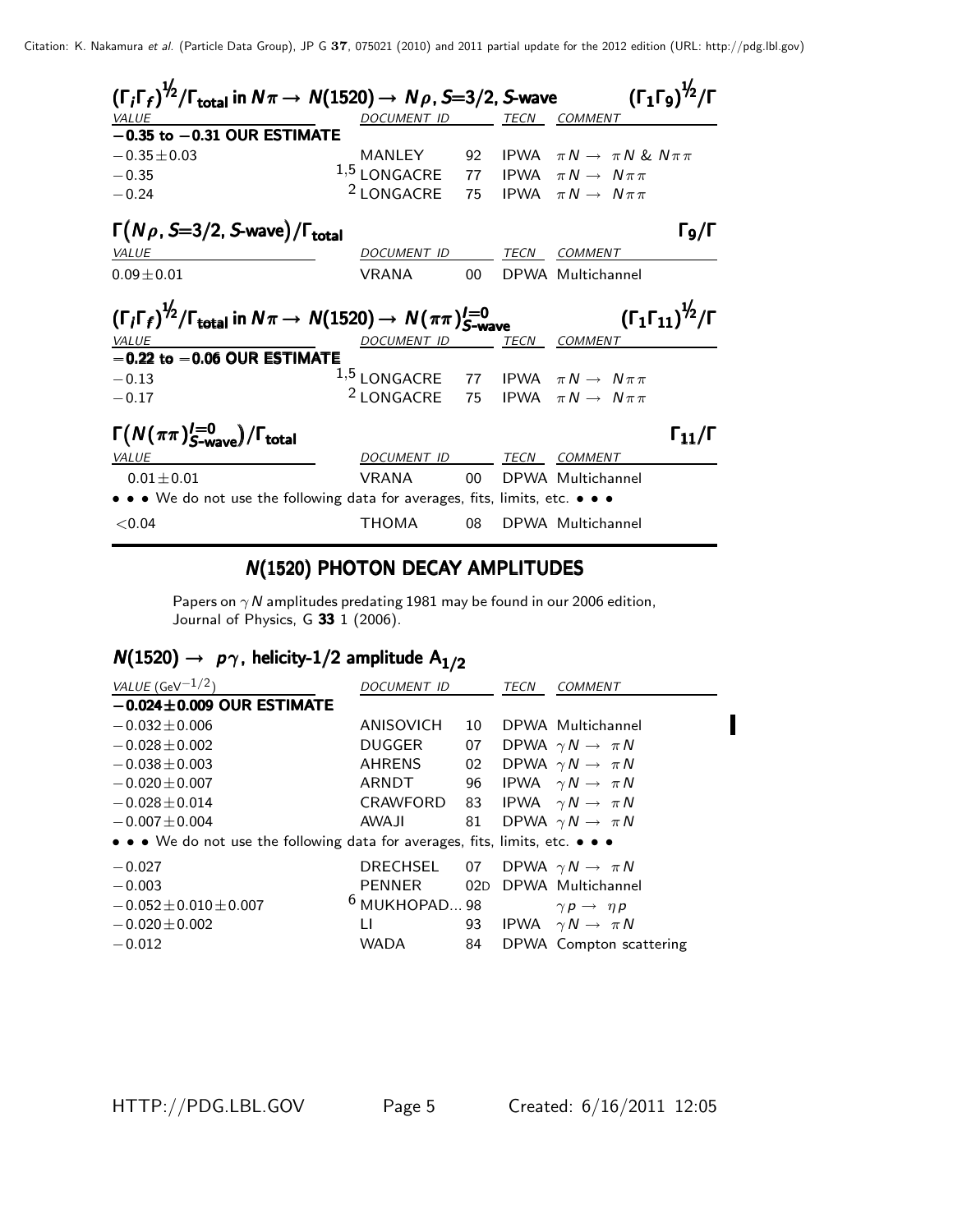#### $N(1520) \rightarrow p\gamma$ , helicity-3/2 amplitude A<sub>3/2</sub>

| VALUE (GeV $^{-1/2}$ )                                                        | DOCUMENT ID                           |    | TECN | <b>COMMENT</b>                       |
|-------------------------------------------------------------------------------|---------------------------------------|----|------|--------------------------------------|
| $+0.166\pm0.005$ OUR ESTIMATE                                                 |                                       |    |      |                                      |
| $0.138 \pm 0.008$                                                             | ANISOVICH                             | 10 |      | DPWA Multichannel                    |
| $0.143 \pm 0.002$                                                             | DUGGER                                |    |      | 07 DPWA $\gamma N \rightarrow \pi N$ |
| $0.147 \pm 0.010$                                                             | AHRENS                                |    |      | 02 DPWA $\gamma N \rightarrow \pi N$ |
| $0.167 \pm 0.005$                                                             | ARNDT                                 | 96 |      | IPWA $\gamma N \rightarrow \pi N$    |
| $0.156 \pm 0.022$                                                             | CRAWFORD                              |    |      | 83 IPWA $\gamma N \rightarrow \pi N$ |
| $0.168 \pm 0.013$                                                             | AWAJI                                 | 81 |      | DPWA $\gamma N \rightarrow \pi N$    |
| • • • We do not use the following data for averages, fits, limits, etc. • • • |                                       |    |      |                                      |
| 0.161                                                                         | DRECHSEL 07 DPWA $\gamma N \to \pi N$ |    |      |                                      |
| 0.151                                                                         | PENNER                                |    |      | 02D DPWA Multichannel                |
| $0.130 + 0.020 + 0.015$                                                       | $6$ MUKHOPAD 98                       |    |      | $\gamma p \rightarrow \eta p$        |
| $0.167 \pm 0.002$                                                             | П                                     |    |      | 93 IPWA $\gamma N \rightarrow \pi N$ |
| 0.168                                                                         | <b>WADA</b>                           | 84 |      | DPWA Compton scattering              |
|                                                                               |                                       |    |      |                                      |

#### $N(1520) \rightarrow n\gamma$ , helicity-1/2 amplitude A<sub>1/2</sub>

| VALUE (GeV $-1/2$ )                                                           | DOCUMENT ID     |    | TECN | COMMENT                              |
|-------------------------------------------------------------------------------|-----------------|----|------|--------------------------------------|
| $-0.059 \pm 0.009$ OUR ESTIMATE                                               |                 |    |      |                                      |
| $-0.048 \pm 0.008$                                                            | ARNDT           |    |      | 96 IPWA $\gamma N \rightarrow \pi N$ |
| $-0.066 \pm 0.013$                                                            | <b>AWA JI</b>   | 81 |      | DPWA $\gamma N \rightarrow \pi N$    |
| $-0.067 \pm 0.004$                                                            | <b>FUJII</b>    |    |      | 81 DPWA $\gamma N \rightarrow \pi N$ |
| • • • We do not use the following data for averages, fits, limits, etc. • • • |                 |    |      |                                      |
| $-0.077$                                                                      | <b>DRECHSEL</b> | 07 |      | DPWA $\gamma N \to \pi N$            |
| $-0.084$                                                                      | PENNER          |    |      | 02D DPWA Multichannel                |
| $-0.058 \pm 0.003$                                                            | П               |    |      | 93 IPWA $\gamma N \rightarrow \pi N$ |

### $N(1520) \rightarrow n\gamma$ , helicity-3/2 amplitude A<sub>3/2</sub>

| <i>DOCUMENT ID</i>                                                            |  | TECN | COMMENT                                                                                                                                                                                              |  |  |  |  |
|-------------------------------------------------------------------------------|--|------|------------------------------------------------------------------------------------------------------------------------------------------------------------------------------------------------------|--|--|--|--|
|                                                                               |  |      |                                                                                                                                                                                                      |  |  |  |  |
| ARNDT                                                                         |  |      |                                                                                                                                                                                                      |  |  |  |  |
| AWA JI                                                                        |  |      |                                                                                                                                                                                                      |  |  |  |  |
| FUJII                                                                         |  |      |                                                                                                                                                                                                      |  |  |  |  |
| • • • We do not use the following data for averages, fits, limits, etc. • • • |  |      |                                                                                                                                                                                                      |  |  |  |  |
| DRECHSEL                                                                      |  |      |                                                                                                                                                                                                      |  |  |  |  |
| PENNER                                                                        |  |      | 02D DPWA Multichannel                                                                                                                                                                                |  |  |  |  |
| Ħ                                                                             |  |      |                                                                                                                                                                                                      |  |  |  |  |
|                                                                               |  |      | 96 IPWA $\gamma N \rightarrow \pi N$<br>81 DPWA $\gamma N \rightarrow \pi N$<br>81 DPWA $\gamma N \rightarrow \pi N$<br>07 DPWA $\gamma N \rightarrow \pi N$<br>93 IPWA $\gamma N \rightarrow \pi N$ |  |  |  |  |

## **N(1520) FOOTNOTES**

- $1$  LONGACRE 77 pole positions are from a search for poles in the unitarized T-matrix; the first (second) value uses, in addition to  $\pi N \to N \pi \pi$  data, elastic amplitudes from a Saclay (CERN) partial-wave analysis. The other LONGACRE 77 values are from eyeball fits with Breit-Wigner circles to the T-matrix amplitudes.
- $2$  From method II of LONGACRE 75: eyeball fits with Breit-Wigner circles to the T-matrix amplitudes.

<sup>3</sup> See HOEHLER 93 for a detailed discussion of the evidence for and the pole parameters of N and  $\Delta$  resonances as determined from Argand diagrams of  $\pi N$  elastic partial-wave amplitudes and from plots of the speeds with which the amplitudes traverse the diagrams.

П